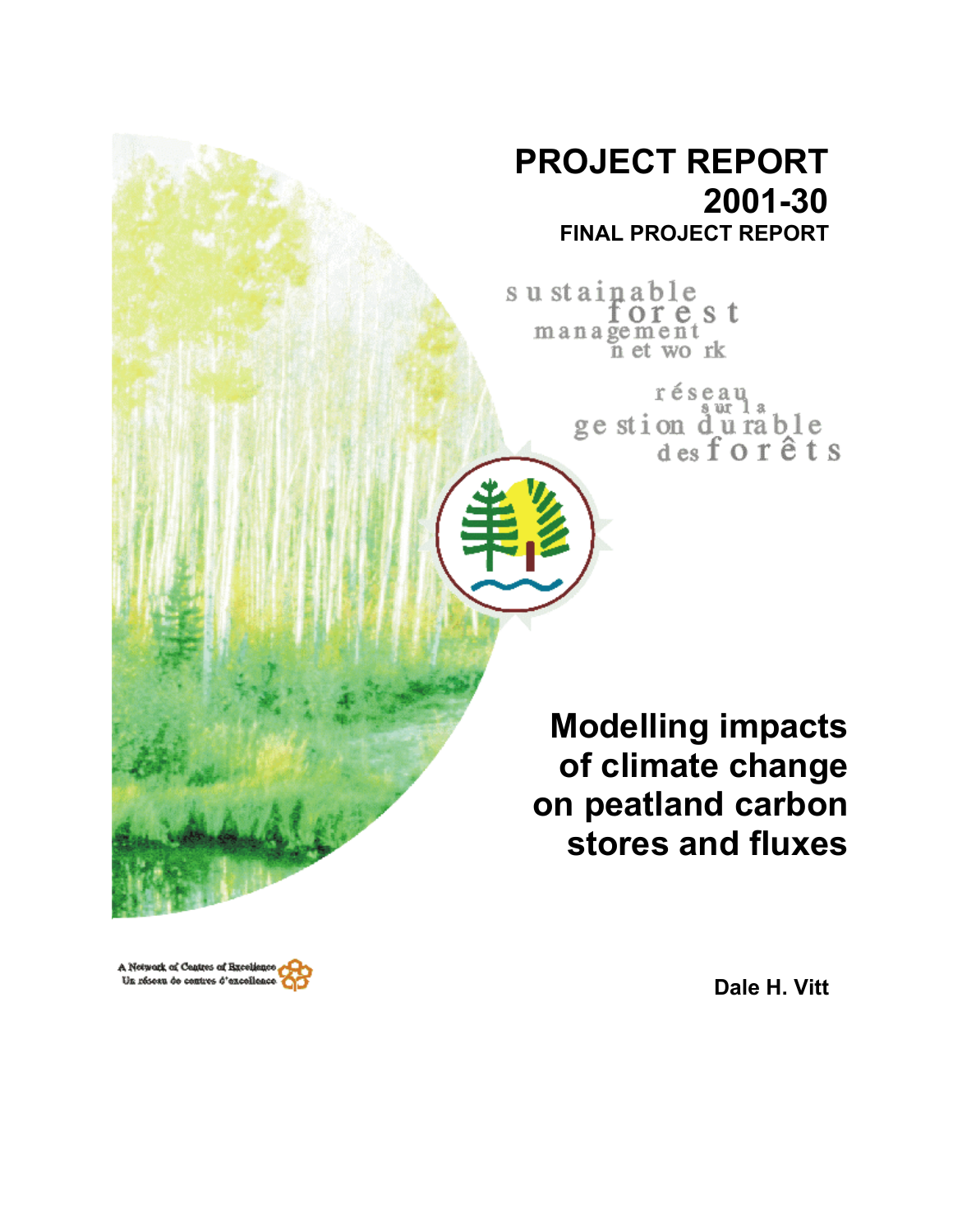For copies of this or other SFM publications contact:

Sustainable Forest Management Network G208 Biological Sciences Building University of Alberta Edmonton, Alberta, T6G 2E9 Ph: (780) 492 6659 Fax: (780) 492 8160 http://www.ualberta.ca/sfm

ISBN 1-55261-141-8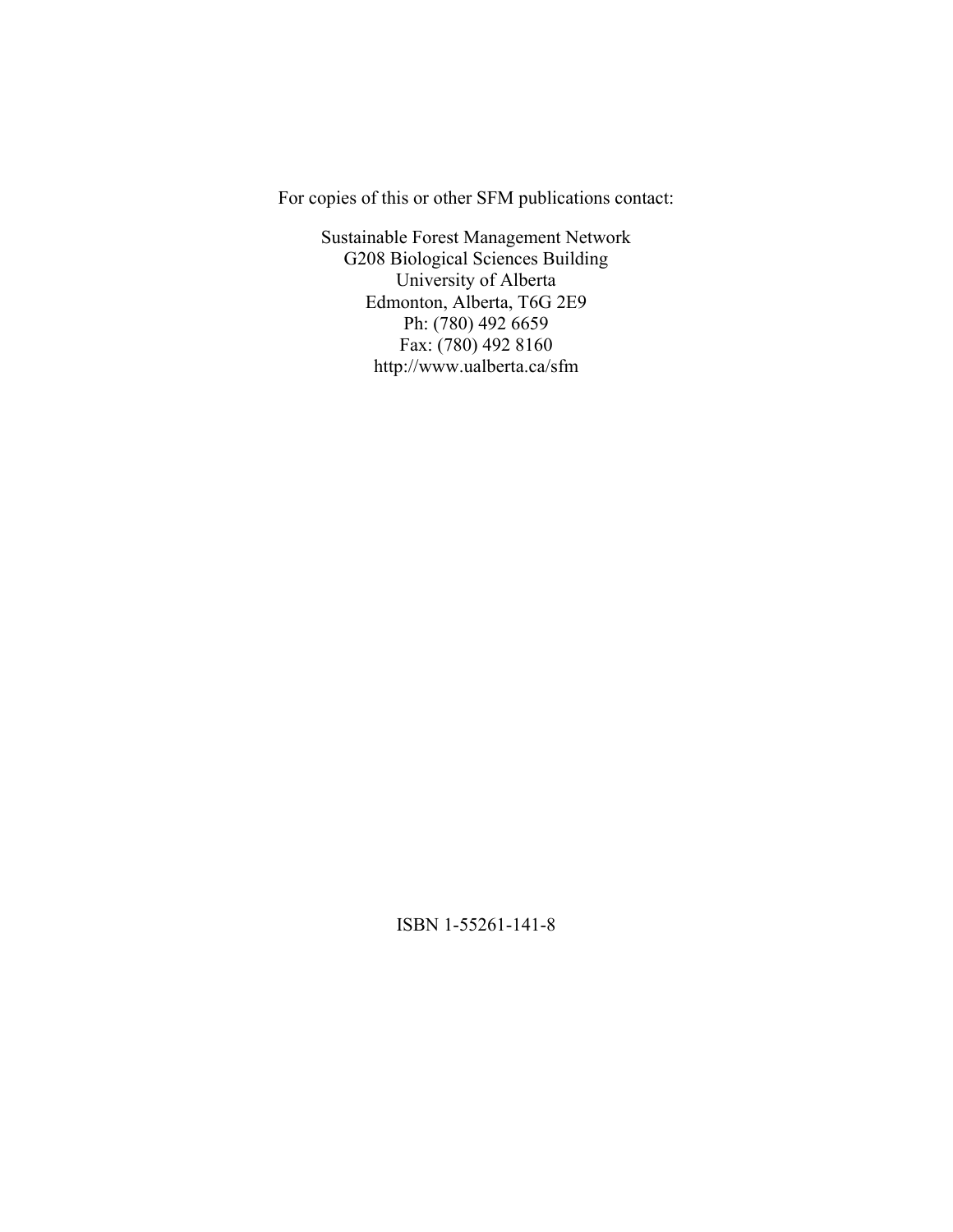# **Modelling impacts of climate change on peatland carbon stores and fluxes**

by

Dale H. Vitt<sup>1,2</sup>

<sup>1</sup>University of Alberta, Edmonton, Alberta, Canada T6G 2E9 <sup>2</sup> Current Address: Department of Plant Biology, Southern Illinois University, Carbondale, Illinois, USA

**September 2001**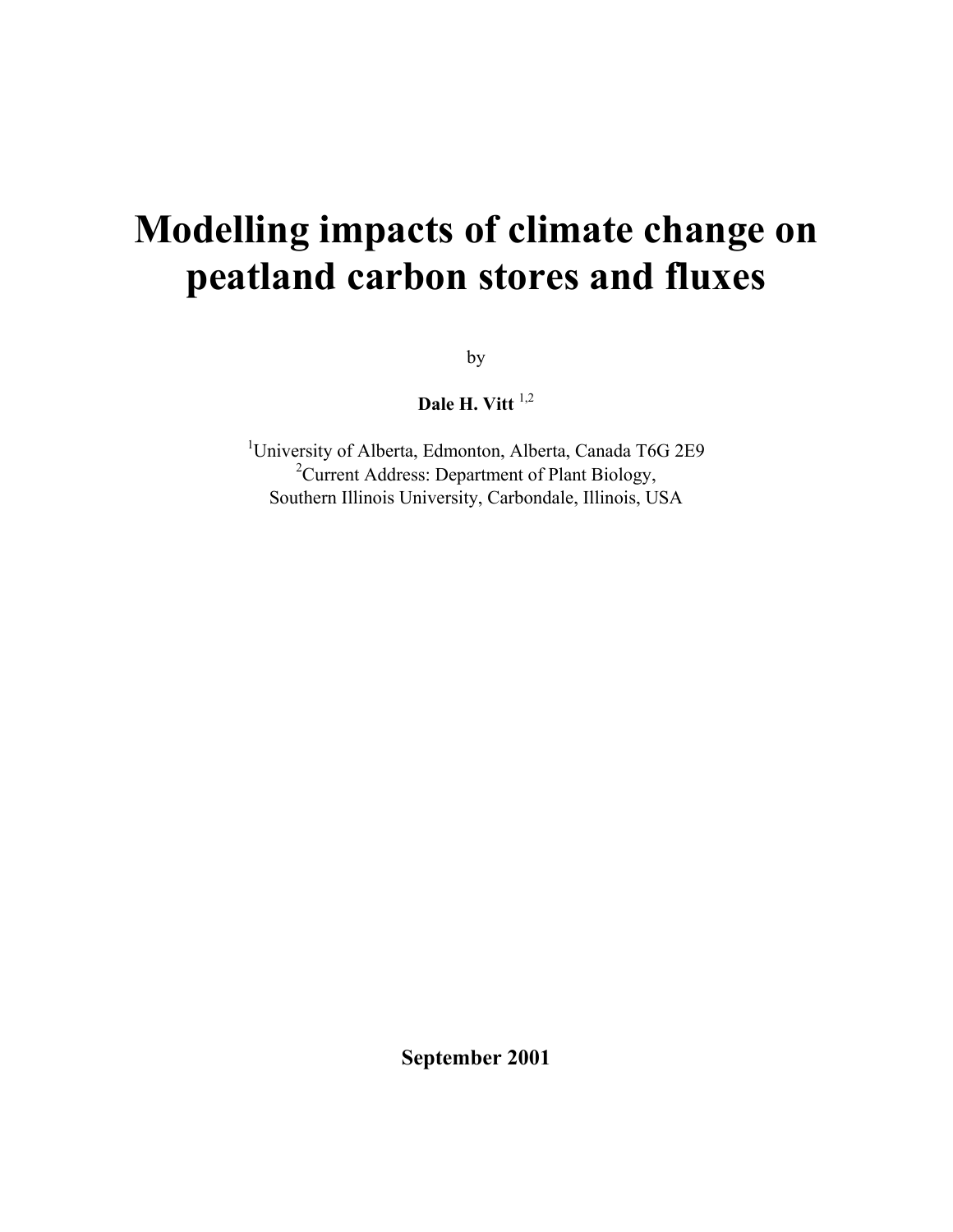#### **ABSTRACT**

Northern peatlands have functioned as large sinks for atmospheric  $CO<sub>2</sub>$  via peat accumulation during the Holocene. Peatlands of continental, western Canada (Alberta, Saskatchewan, and Manitoba) began to accumulate carbon around 9000 years ago in this region, after an initial deglacial lag, and after 6000 years BP carbon accumulation increased significantly with about half of current stores being reached by 4000 BP. Around 3000 BP carbon accumulation in continental western Canada began to slow as permafrost developed throughout the Subarctic and Boreal Region and the current southern limit of peatlands was reached. Currently, peatlands cover  $365,172 \text{ km}^2$  and store 48.0 Pg of carbon representing 2.1% of the world's terrestrial carbon within 0.25% of the global landbase. Macrofossil and physicochemical analyses of a high-resolution peat record from a western Alberta rich fen suggests that hydrological conditions that affect regional patterns of peatland expansion, also affect local peat accumulation. Detailed investigation of the pattern of carbon accumulation in this core based on 20 AMS  $^{14}$ C dates reveals a convex-shaped peat accumulation pattern that is in contrast to the widely accepted concave model. Estimates of peat decomposition rates for upper and lower portions of the peat profile are made from available radiometrically dated cores and curve fitting exercises. These estimates were used together with available data from western Canada to investigate spatial patterns of peat accumulation variability in response to climate change. Geogenous peatlands (fens) show the greatest variability, and regional patterns of uncertainty in peatland response to potential changes in local hydrology follows the distribution of fens in western Canada.

#### **ACKNOWLEDGEMENTS**

Climate Change Action Fund, Mike Apps, Celina Campbell, Ian Campbell, Ilka Bauer, Suzanne Bayley, Dave Beilman, Jag Bhatti,, Dennis Gignac, Linda Halsey, Merritt Turetsky, Markus Thormann, Kel Wieder, and Zicheng Yu.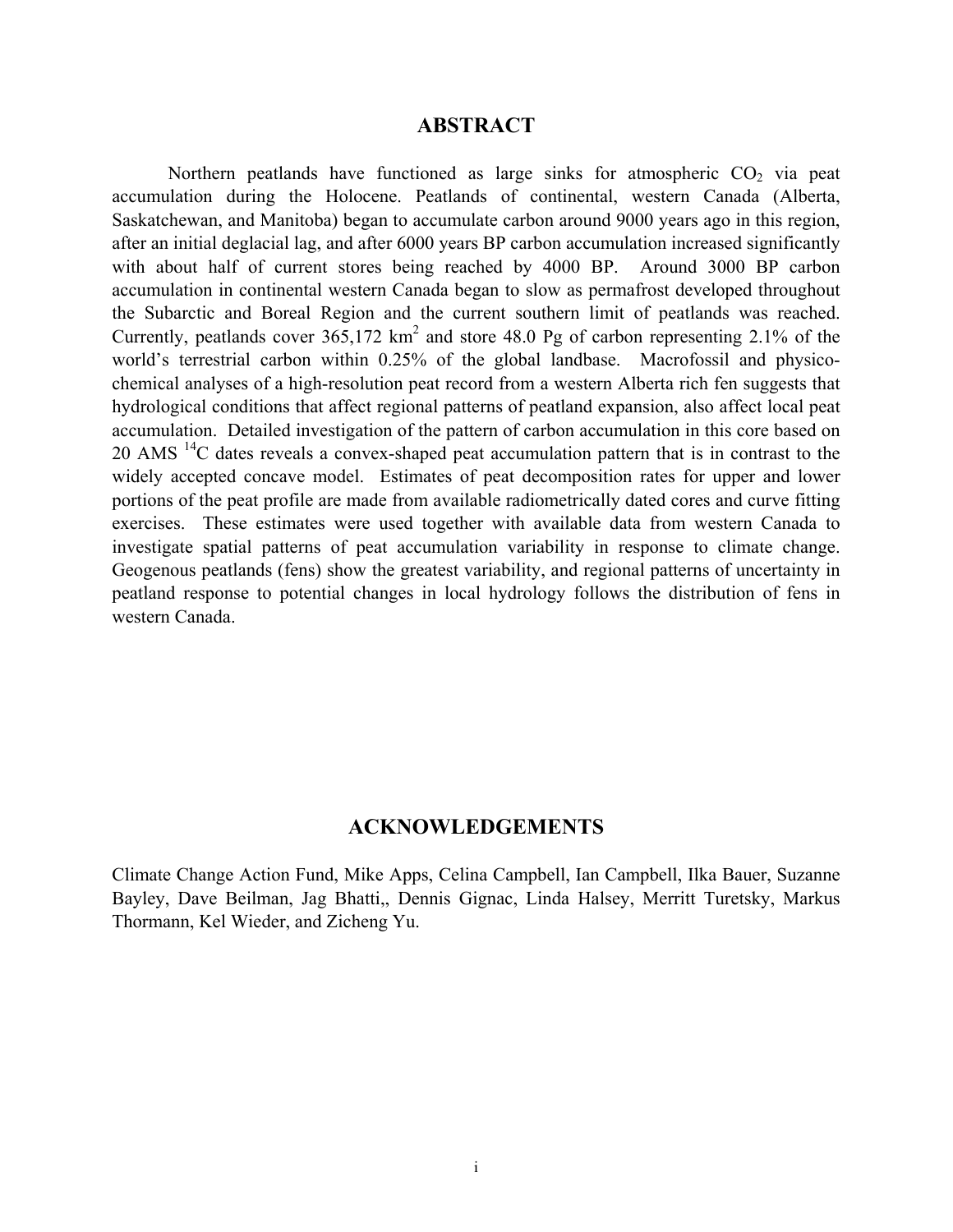#### **INTRODUCTION**

Peatlands are large sinks for atmospheric CO<sub>2</sub>, removing an estimated 0.076 Pg (1 Pg =  $10^{15}$  g) of C from the atmosphere annually through the process of peat accumulation (Gorham 1991). Peat accumulates in wetlands where the rate of biomass production is greater than the rate of decomposition, and it is most abundant in Boreal and Subarctic regions of the circumpolar north where cool and moist climatic conditions favor decreased rates of decomposition (Gore 1983). Clearly, peatlands are an important component of the terrestrial carbon budget, with northern peatland storage representing about 455 Pg of carbon. Peatland carbon dynamics influence atmospheric  $CO<sub>2</sub>$  and CH<sub>4</sub> concentrations and thus, future changes in peatland carbon storage have the potential to influence greenhouse gas-induced warming (Post et al. 1992). It is thus important to determine how this peatland carbon is distributed across the landscape, how it has accumulated through time, and how it may respond to future climate changes.

Peat accumulation is a function of the balance between production of living plants atop the acrotelm (surface aerobic layer) and decomposition in both the acrotelm and the catotelm (underlying anaerobic layer) (Clymo, 1984). As litter and new peat in the acrotelm are exposed to aerobic conditions and to varying water levels, they are subject to a high decay rate. Once in the catotelm, the decay rate declines sharply and becomes much more independent of climatic fluctuations. The rate of peat passage from acrotelm to catotelm therefore largely determines net peat accumulation. In the acrotelm, both peatland vegetation production and near-surface decomposition are sensitive to environmental conditions, which together will determine the rate of peat addition to the catotelm, thus long-term peat accumulation.

Different peatlands have different hydrological, chemical, and biotic gradients. Peatlands are either ombrogenous and receive their surface water and nutrients solely from precipitation, or they are geogenous and receive water not only from precipitation but also from surface water and groundwater; the former are termed bogs, while the latter are fens. Fens may be acidic and *Sphagnum*-dominated (poor fens), or alkaline, basic to neutral, and dominated by "brown mosses" (rich fens). Bogs are acidic and are dominated by some combination of *Sphagnum*, lichens, and feather mosses (Belland and Vitt 1995). Water table depths are variable in peatlands, generally in the range of 10 cm above to 40 cm below the surface for fens (cf. Gignac et al. 1991; Nicholson et al. 1997), while bogs are generally drier, with water tables 40 - 60 cm below the surface. Permafrost is an important component of northern peatlands (Vitt et al. 1994), and frozen peat is found approximately 100 cm below the surface (Belland and Vitt 1995). Thus bogs and permafrost peatlands have a relatively thick acrotelm, while in fens the acrotelm is shallower.

This project was undertaken with four general objectives: (1) Estimate the past and present regional carbon stocks of peatlands in western Canada, (2) Investigate the vegetation history, physical peat, and historical carbon accumulation rates of a climatically sensitive rich fen via high-resolution macrofossil, physico-chemical analyses of peat cores, and intensive radiocarbon dating, (3) Analyze available data from western Canada to investigate factors controlling peat decomposition and to estimate rates, and (4) develop a simple peat-accumulation process model to investigate regional patterns of carbon sequestration under climate change conditions.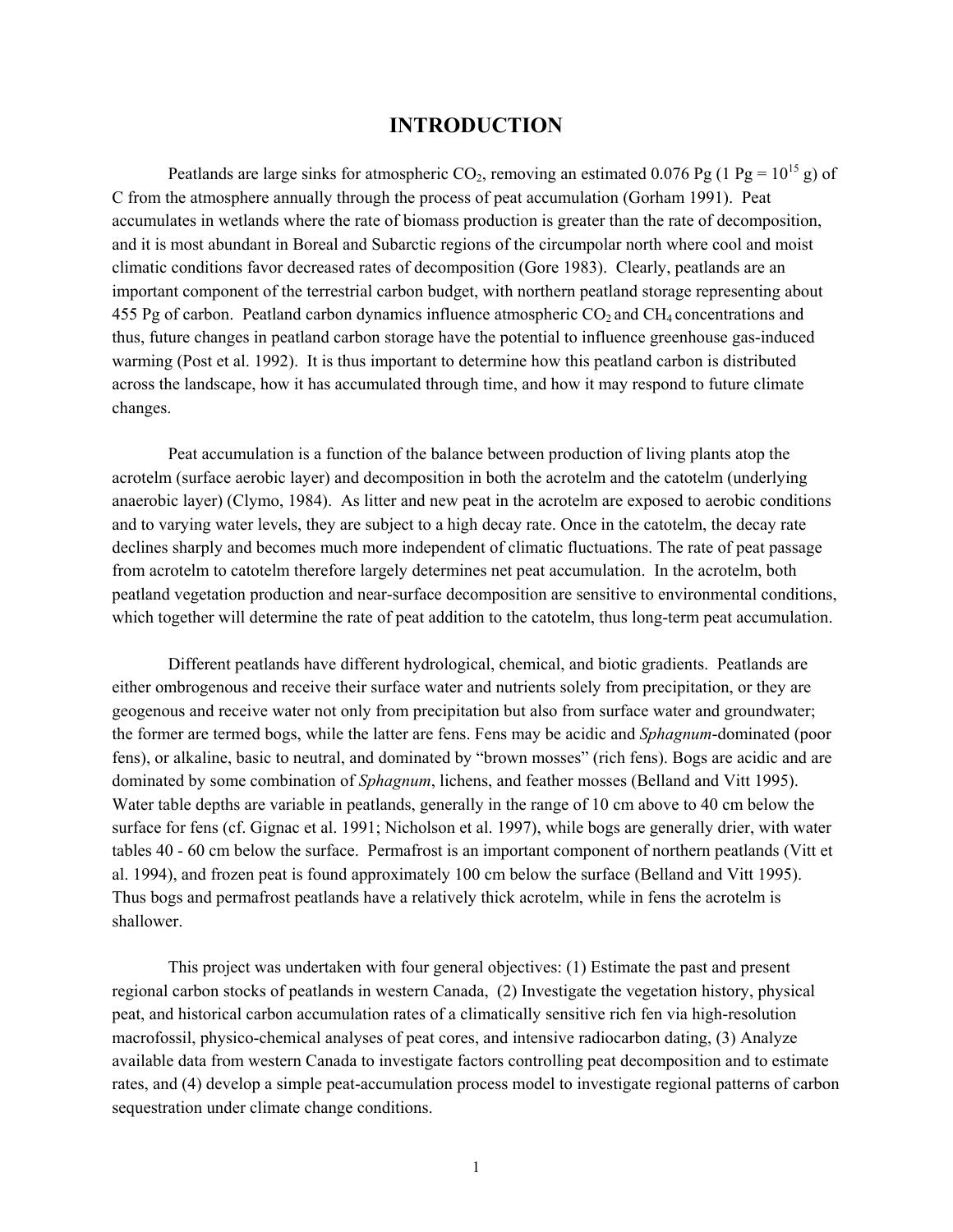## **SUMMARY OF DATA ANALYSIS**

#### **Carbon Storage in Peatlands of Western Canada**

How carbon is stored in peatlands within the boreal and subarctic landscape in continental western Canada is described in Vitt et al. (2000), and is summarized here. To evaluate current and past carbon storage, eight types of data were assembled from our past work and the available literature. These were: (1) inventory of current peatland distribution by peatland type, (2) estimates of current maximum depth distributions, (3) calculation of surface and below-ground storage volume by peatland type using area and maximum depth adjusted by basin topography, (4) carbon content of organic matter in peat, (5) profiles of organic matter density distinguished by peatland type, (6) above-ground carbon content of biomass by peatland type on a mass/area basis, (7) temporal patterns of peatland initiation and expansion, and (8) long-term catotelm decomposition.

Peatlands cover a substantial amount of the landscape of continental western Canada (365,172 km<sup>2</sup>), and presently contain a significant amount of carbon, about  $48.0 \pm 5.4$  Pg (error introduced by different peat depth measurement methods) with an additional 0.10 Pg in aboveground biomass. Most of this peatland carbon is found in the High Boreal and Subarctic regions (Table 1; Figure 1). Together this represents roughly 2.1% of the world's terrestrial carbon within 0.25% of the global terrestrial surface area. This new estimate, utilizing higher-quality, spatially explicit and regionally specific data, exceeds previous estimates by about 20% (cf. Tarnocai 1998).

| Peatland Type          | Arctic                | Subarctic             | Montane               | High Boreal           | Mid Boreal            | Aspen Parkland        | Total                 | $\%$ |
|------------------------|-----------------------|-----------------------|-----------------------|-----------------------|-----------------------|-----------------------|-----------------------|------|
| Permafrost Bogs        | $1.77x 10^{12}$       | $8.34 \times 10^{15}$ | $\theta$              | $4.17 \times 10^{15}$ | $1.44 \times 10^{14}$ | $\Omega$              | $1.27 \times 10^{16}$ | 26.5 |
| Nonpermafrost Bogs     | $\mathbf{0}$          | $2.96 \times 10^{14}$ | $\mathbf{0}$          | $2.84 \times 10^{15}$ | $8.05 \times 10^{14}$ | $2.01 \times 10^{14}$ | $4.14 \times 10^{15}$ | 8.6  |
| <b>Treed Fens</b>      | $\mathbf{0}$          | $1.36 \times 10^{15}$ | $3.78 \times 10^{12}$ | $9.72 \times 10^{15}$ | $2.25 \times 10^{15}$ | $7.47 \times 10^{14}$ | $1.41 \times 10^{16}$ | 29.4 |
| Shrubby Fens           | $3.95 \times 10^{12}$ | $4.04 \times 10^{14}$ | $1.40 \times 10^{12}$ | $1.77 \times 10^{15}$ | $3.89 \times 10^{14}$ | $2.65 \times 10^{14}$ | $2.83 \times 10^{15}$ | 5.9  |
| Open Nonpatterned Fens | $1.59 \times 10^{13}$ | $4.09 \times 10^{15}$ | $1.71 \times 10^{12}$ | $3.23 \times 10^{15}$ | $9.55 \times 10^{14}$ | $4.51 \times 10^{14}$ | $8.74 \times 10^{15}$ | 18.3 |
| Open Patterned Fens    | $\mathbf{0}$          | $7.09 \times 10^{14}$ | $1.83 \times 10^{12}$ | $2.63 \times 10^{15}$ | $1.59 \times 10^{15}$ | $4.48 \times 10^{14}$ | 5.38 x $10^{15}$      | 11.2 |
| Total                  | $2.16 \times 10^{13}$ | $1.52 \times 10^{16}$ | $8.72 \times 10^{12}$ | $2.44 \times 10^{16}$ | $6.13 \times 10^{15}$ | $2.11 \times 10^{15}$ | $4.79 \times 10^{16}$ | 100  |
| $\frac{0}{0}$          | 0.1                   | 31.7                  | 0.0                   | 50.9                  | 12.8                  | 4.4                   | 100                   |      |

Table 1: Distribution of carbon in peatlands of continental western Canada (Alberta, Saskatchewan, and Manitoba) in grams. Regions follow those defined by the Ecological Stratification Working Group (1995).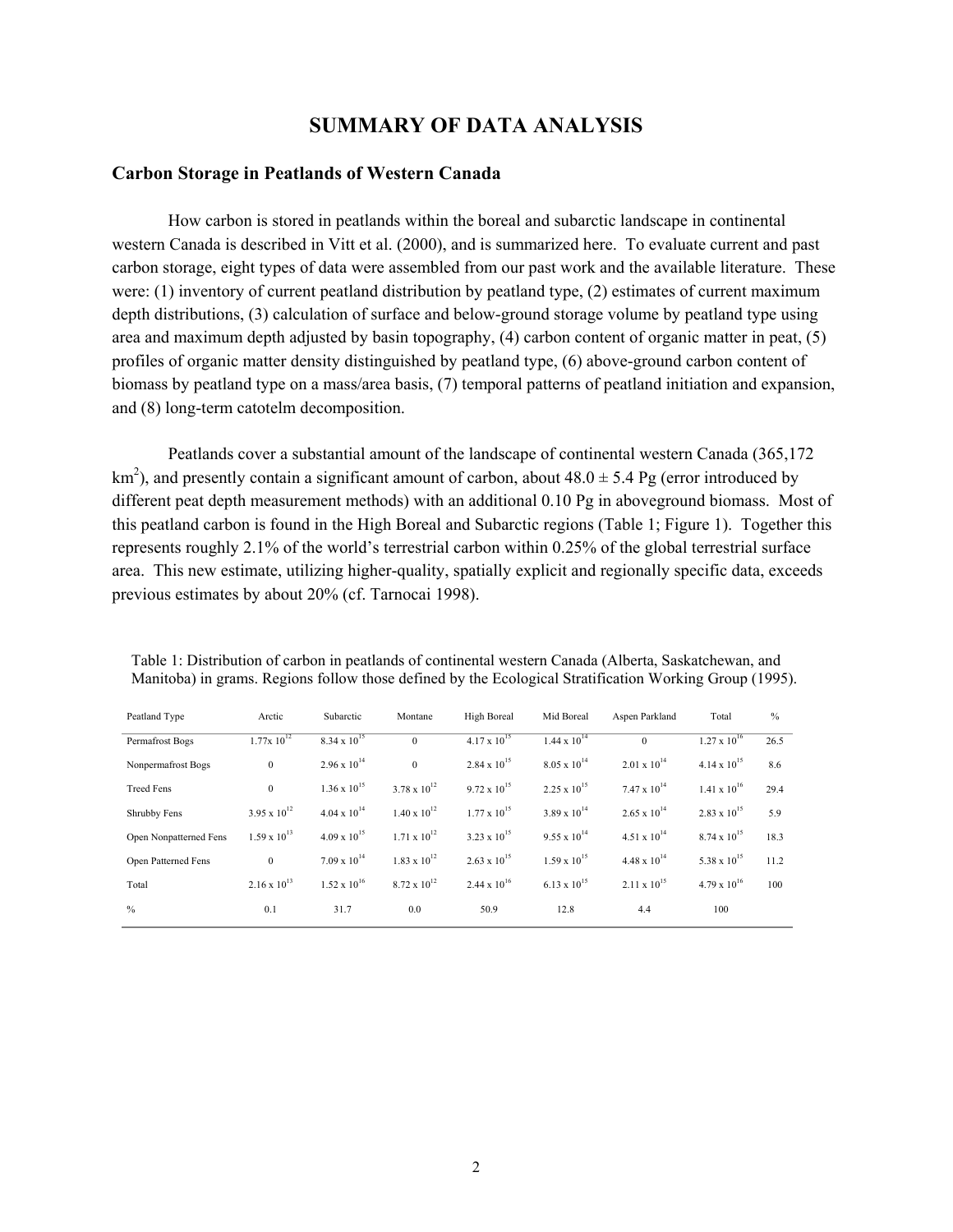

Figure 1. Present carbon storage (in surface vegetation and belowground peat) of peatlands in continental western Canada. Units are kg m-2.

Carbon storage in peatlands has changed considerably over the Holocene. Over a span of 3000 years during the mid-Holocene (6000 to 3000 BP), about half of current stocks accumulated. Since then, peatland carbon stocks have continued to increase with a further one-third accumulating over the last 3000 years. The net increase in carbon stocks over the last 3000 years has declined relative to the mid-Holocene, that corresponds temporally to the expansion of permafrost into continental western Canada (Zoltai 1995), and to the establishment of the current southern limit of peatlands (Halsey et al. 1998).

Although the rate of peatland carbon sequestration is less today than 3000 years ago, this regional study documents that peatlands in continental western Canada continue to function as a carbon sink. This finding follows a similar observation made by Kuhry and Vitt (1996) at the site-specific level. Our estimate suggests that in continental western Canada 7.1 x  $10^{12}$  g C yr<sup>-1</sup> (19.4 g C m<sup>-1</sup>year<sup>-1</sup>) have been sequestered during the past 1000 years. Regional storage is beginning to level off due to increased total catotelm decay as predicted by Clymo (1984), but more important to the decline in net carbon storage is the development of permafrost, and the establishment of the current southern limit of peatlands. It should be cautioned that these estimates are based on limited data on the depth/age relationship of peatland expansion and should be viewed only in the context of the overall trends. Collection of more data on peatland expansion spanning all climatic and physiographic regions is required.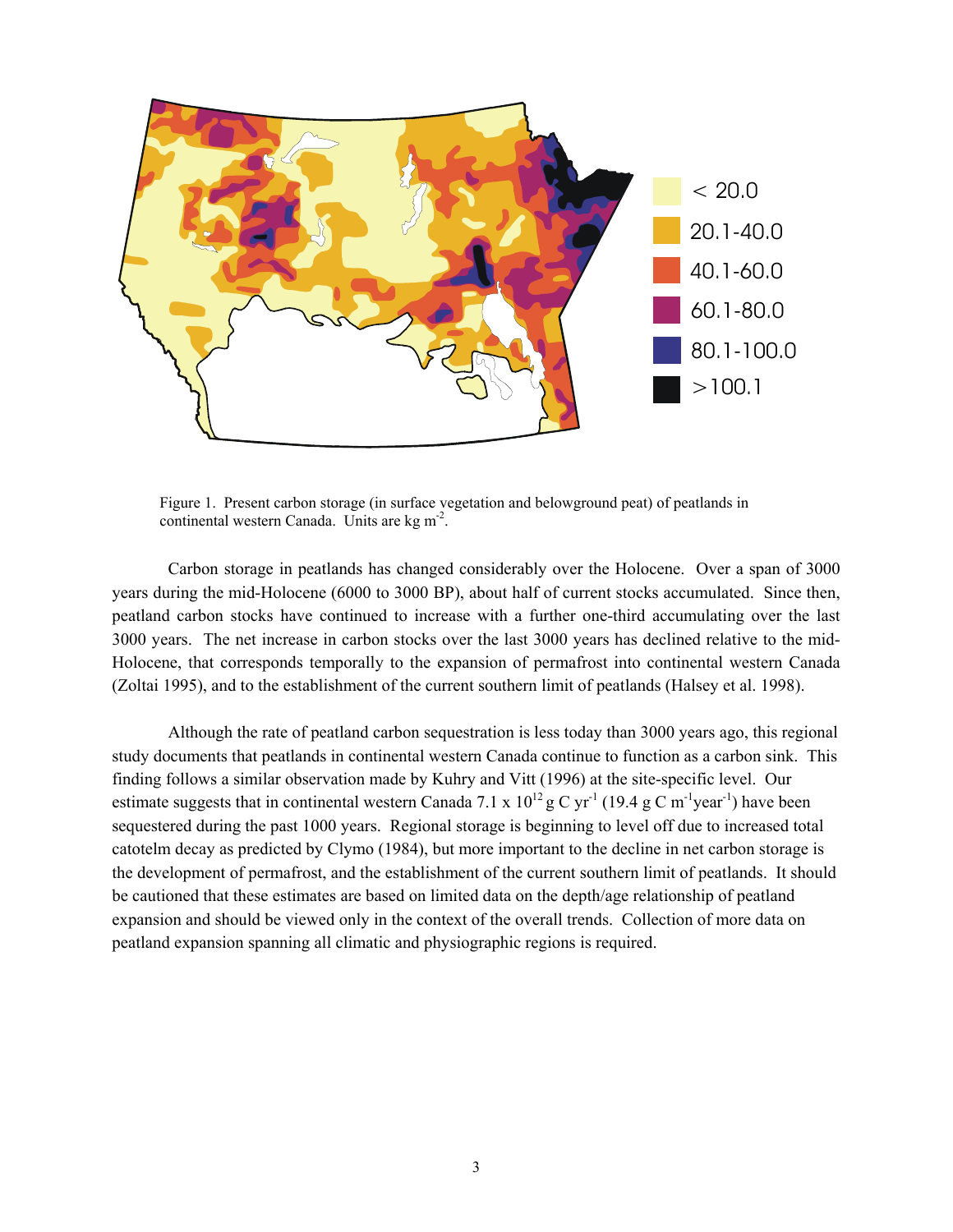#### **High-resolution radiocarbon dating and macrofossil analysis of rich fen peat cores – carbon accumulation and climate**

Connections between Holocene climate variability and peatland carbon dynamics were investigated through detailed analyses of a high-resolution peat record, and of basal dates from over 70 paludified peatlands in western Canada. A high-resolution macrofossil and physico-chemical peatland record was obtained for a hydrologically sensitive headwater fen (Upper Pinto Fen; UPF) in western Alberta (53º35' N, 118º01' W). Macrofossil history shows little change in main assemblage components; a *Scorpidium scorpiodes*/Cyperaceae-dominated vegetation occurred between 6500 and 1300 cal BP. (Fig. 2). However, the percent of unidentifiable debris in the macrofossil record (Fig. 2) and peat bulk density (Fig. 3) are both highly variable through this period. High peat accumulation rates calculated for the UPF core show synchrony with low bulk densities and regional peatland expansion (Fig. 3), which is inferred to occur during wet climatic periods when high water tables reduced decomposition, and when net primary production (NPP) was not moisture-limited.



Figure 2. High-resolution macrofossil data from a core taken from a treed rich fen in eastern Alberta (Upper Pinto Fen). Data from Yu et al. (in review).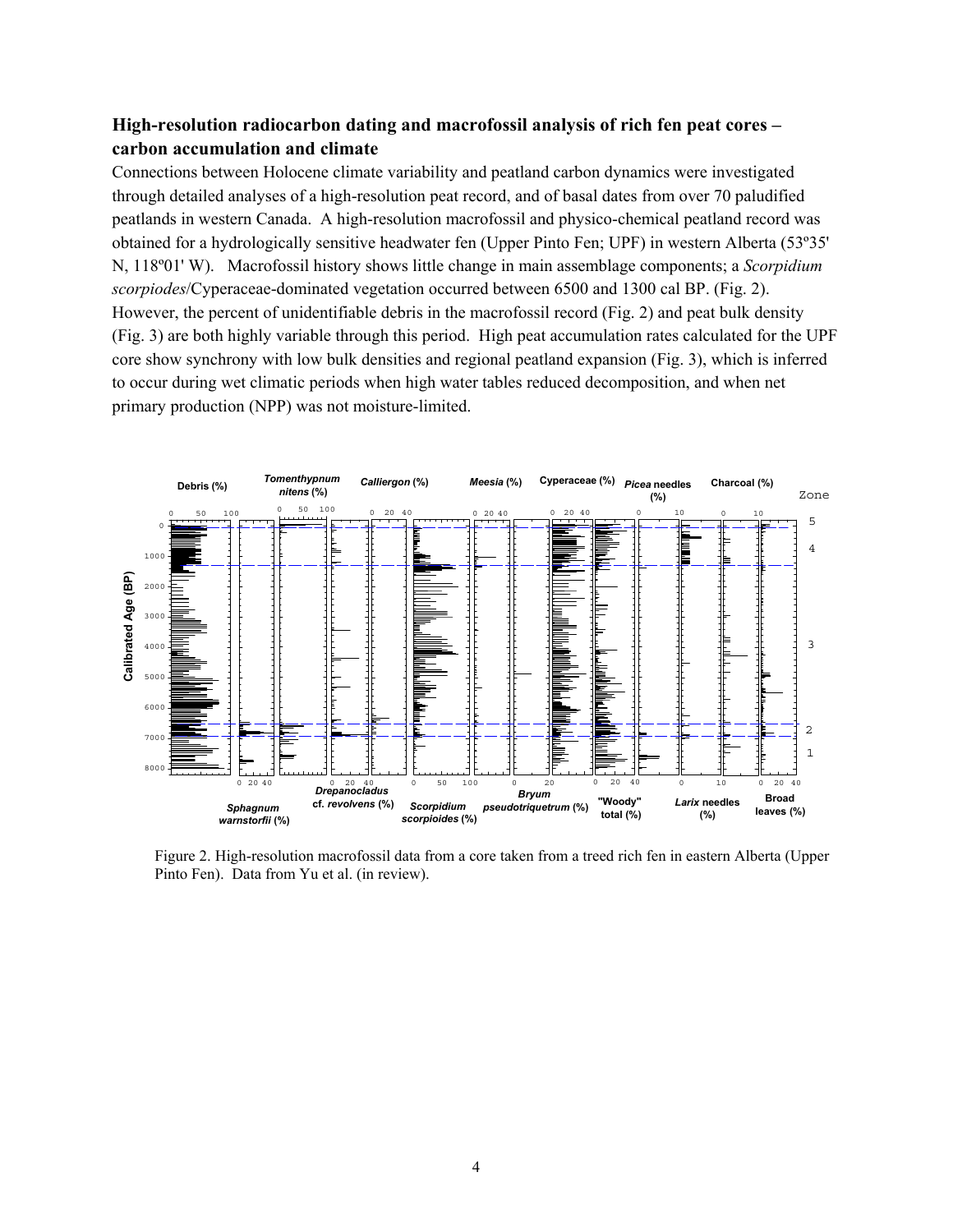

Figure 3. Ash-free bulk density from the UPF core (A). Wet events (shaded) were defined by the lowest ash-free density values. Peat-accumulation rates (B) were calculated by multiplying ash-free bulk density  $(g/cm<sup>3</sup>)$  and vertical peat-growth rates (cm/yr). Weight of calibrated basal peat dates from 71 paludified peatlands (Halsey et al., 1998; Campbell et al., 2000) in continental western Canada as a measure of probability of peatland initiation. Comparisons between the UPF core and landscape patterns of peatland initiation illustrate the connection between local and regional conditions in response to Holocene climate changes.

The tight dating control of the UPF core (20 AMS  $^{14}$ C dates) allows for detailed analyses of peat accumulation patterns. The classic bog growth model (Clymo 1984) is based upon constant production, and constant decomposition rates. This produces a concave shape to modeled peat mass – age curves due to increasing catotelm mass losses as more material accumulates in the catotelm. Theoretically, once enough peat resides in the catotelm, losses will equal input from the acrotelm and net peat accumulation will reach equilibrium. In the UPF core, however, during the *Scorpidium*-dominated period the peat accumulation pattern is convex (Fig. 4). This is in disagreement with the oceanic bog model. To extend the simple conceptual model of Clymo (1984), an additional exponential modifier for peat addition rate was included in new equation. Curve fitting of this new model to the UPF data shows that a unidirectional, 7-fold decrease in peat addition rate over time (192 to 26 g m<sup>-2</sup> yr<sup>-1</sup>) produces a similar convex pattern. It is likely that this pattern results from decreasing production, rather than increasing decomposition in the acrotelm (sensitivity analysis results not shown), and that the decrease in production is related to autogenically (internally) - moderated processes as peat thickness increases, and the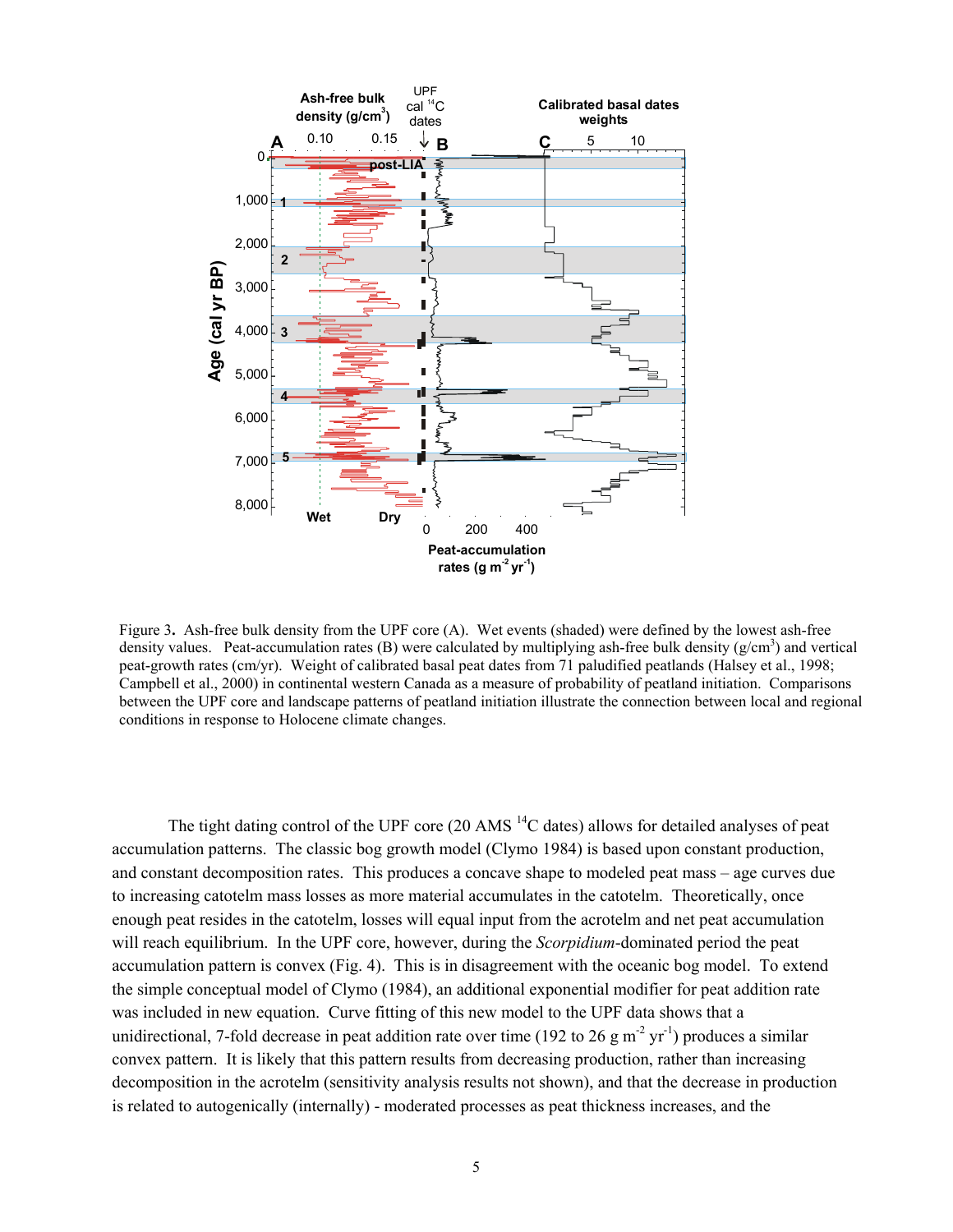connection of surface vegetation to nutrient rich ground water decreases. This extended convex model has important ramifications for peat accumulation models, particularly those strongly influenced by groundwater (rich fens) and moisture-limited climates.



Figure 4. The data points (n=15) of the UPF core dominated by *Scorpidium* (dots and dashed line). The curve (**a**) is a fit of the new equation, with a fixed decay constant (0.0002 yr-<sup>1</sup>), which yields eventual PAR=26.01 g m<sup>-2</sup> yr<sup>-1</sup>). The curve (**b**) is results from a Clymo-type model, with constant decay rate of 0.0002  $yr^{-1}$  and constant PAR of 26.01 g m<sup>-2</sup>  $yr^{-1}$ 

#### **Evaluation of Acrotelm and Catotelm Decomposition Rates: Inferences From Radiometrically-dated Peat Cores and Curve-fitting**

Modelling the impacts of climate change on peatland carbon stores and fluxes requires understanding of the factors controlling peat decomposition, as well as estimates of decomposition rates. Three types of experimental and observational data related to peatlands were evaluated, which are from surface litter, acrotelm peat, and catotelm peat. The  $^{210}Pb$ -dated peat-core profiles for the last 100-200 years are used to understand the oxic decomposition processes; <sup>14</sup>C-dated peat profiles for the last several millennia are used for understanding anoxic decomposition processes. Analysis of data from litterbag experiments suggests that a significant portion of the litter is lost in the first few years owing primarily to rapid initial decomposition processes, including movement/leaching of soluble materials. This is also confirmed indirectly by <sup>210</sup>Pb-dated peat-core data. Several records of acrotelm peat show similar estimated litter-addition (265  $\pm$  37.3 g m<sup>-2</sup> yr<sup>-1</sup>) and decay rates (0.017  $\pm$  0.0047 yr<sup>-1</sup>), despite the climatic difference among study areas (Table 2). The litter-addition rate of 265 g m<sup>-2</sup> yr<sup>-1</sup> is at most, about half of measured net primary production. Warmer climates cause higher production but also higher decomposition. The balance of production and decay processes in the litter and acrotelm determines the peat addition rate to the catotelm, where long-term peat accumulation occurs. Our sensitivity analysis shows that change in the peat-addition rate would affect both young and old peat; in contrast, a change in the decay rate has more influence on old peat. We therefore hypothesize that the wiggles often seen in peat age - depth profiles are caused by changes in peat addition rates, which are determined by climatically sensitive processes including photosynthesis and acrotelm decomposition.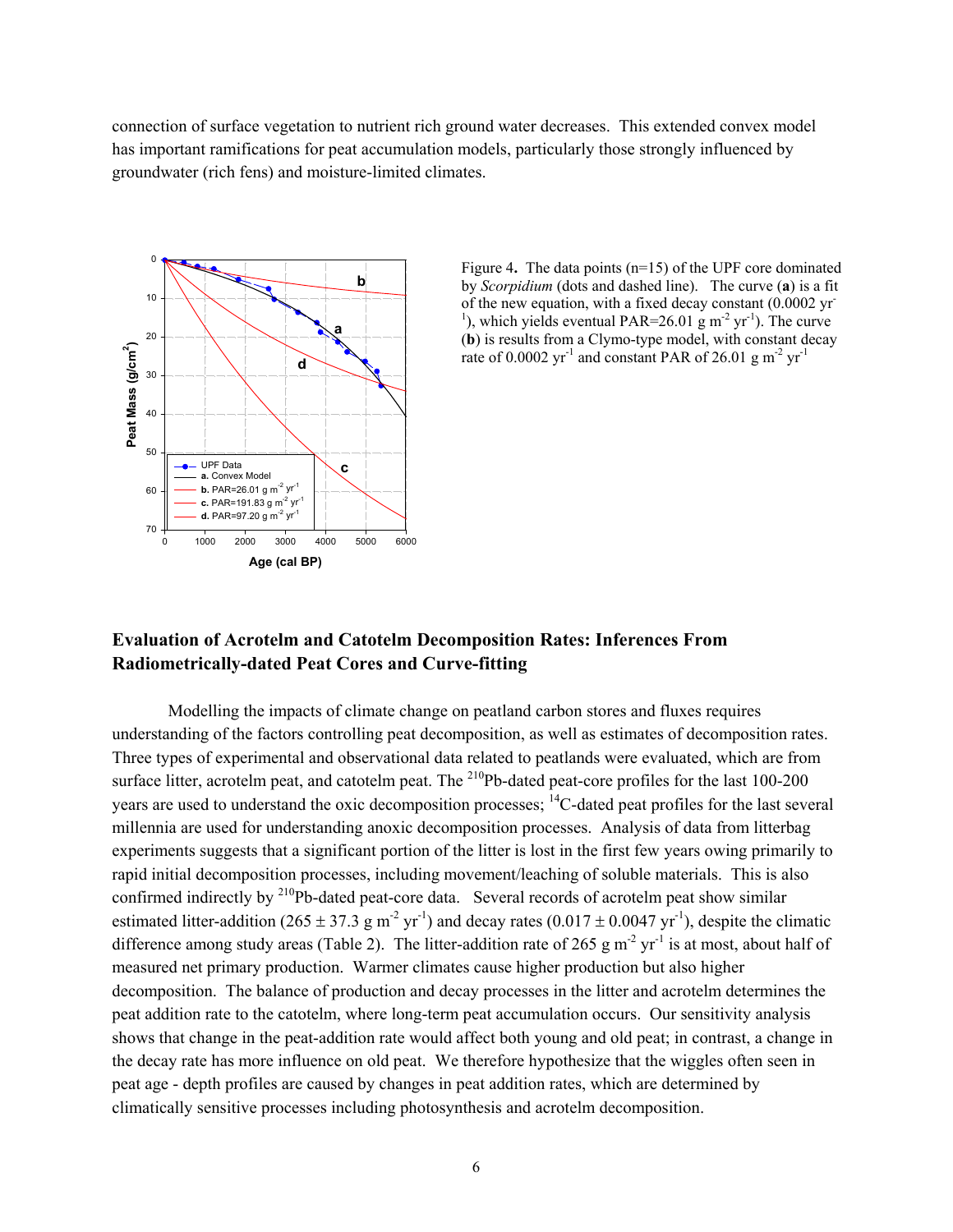| Site                                   | Location (lat., long.) | <b>Annual 1 emperature Annual Precipitation Decay Coefficients</b> |                 |             | Litter-addition                            |
|----------------------------------------|------------------------|--------------------------------------------------------------------|-----------------|-------------|--------------------------------------------|
|                                        |                        | $(^{\rm o}C)$                                                      | (mm)            | $(yr^{-1})$ | Rate (g m <sup>-2</sup> yr <sup>-1</sup> ) |
| Sylvie's Bog Core 1, $ABT$             | 56°N; 112°32'W         | $-0.2$                                                             | 472             | 0.0176      | 241                                        |
| Sylvie's Bog Core 2, $AB1$             | $\zeta$ $\zeta$        | $\zeta$ $\zeta$                                                    | $\zeta$ $\zeta$ | 0.0139      | 199                                        |
| Internal Lawn Bog, AB <sup>1</sup>     | $\zeta$ $\zeta$        | $\zeta$ $\zeta$                                                    | $\zeta\,\zeta$  | 0.0062      | 238                                        |
| Bleak Lake Bog Core 1, AB <sup>1</sup> | 56°30'N; 113°W         | 1.4                                                                | 490             | 0.0433      | 484                                        |
| Bleak Lake Bog Core 2, AB <sup>1</sup> | $\zeta$ $\zeta$        | $\zeta$ $\zeta$                                                    | $\zeta$ $\zeta$ | 0.0164      | 213                                        |
| Marcell S-2 Bog, $MN^2$                | 47°32'N; 93°28'W       | 4.2                                                                | 670             | 0.0117      | 259                                        |
| Big Run Bog, $WV^2$                    | 39°07'N; 79°35'W       | 8.3                                                                | 1215            | 0.0082      | 221                                        |
| Mean                                   |                        |                                                                    |                 | 0.017       | 265                                        |
| Standard Error (SE)                    |                        |                                                                    |                 | 0.0047      | 37.3                                       |

Table 2. Summary of decomposition coefficients and litter-addition rates in the acrotelm based on fitting of 210Pb-dated peat profiles using a single exponential decay model.

Note:

1. Data from Turetsky et al. (2000)

2. Data from Wieder et al. (1994).

Most of the potential peat organic mass produced as NPP by living plants is decayed atop the acrotelm as litter and in the acrotelm, prior to entry into the catotelm. The rate of peat addition to the catotelm has been estimated at 10-20% of NPP, with a range of  $36 - 78$  g m<sup>-2</sup> yr<sup>-1</sup> (Clymo, 1984; Gorham, 1991). For a single exponential decay model, the constant decay rate is in the range of  $0.7 - 5.5 \times 10^{-4}$  yr-<sup>1</sup>, based on the compilation by Clymo (1984). There are 14 peat profiles with a minimum of three <sup>14</sup>C dates in continental western Canada (Yu and Campbell, 1998; Vitt et al., 2000). These data were used to estimate peat addition rates to the catotelm and decay rates based on a single exponential decay model. Ten of the 14 profiles show concave age – depth (mass) curves for this model, and the remaining four profiles show convex curves and yield biologically meaningless negative decay rates, when the peataddition rate is held constant through time (Table 3). At Slave Lake bog (Kuhry and Vitt, 1996), the convex age - mass curve suggests a continuously decreasing peat-addition rate over the last 10,000 years. Multiple proxy data from the Beauval Bog site in west central Saskatchewan indicate progressively decreasing moisture over the last 4000 years (Kuhry, 1997). Drying conditions may have decreased NPP and increased litter and acrotelm-peat decay, consequently reducing the peat-addition rate to the catotelm (see Yu et al., 2000).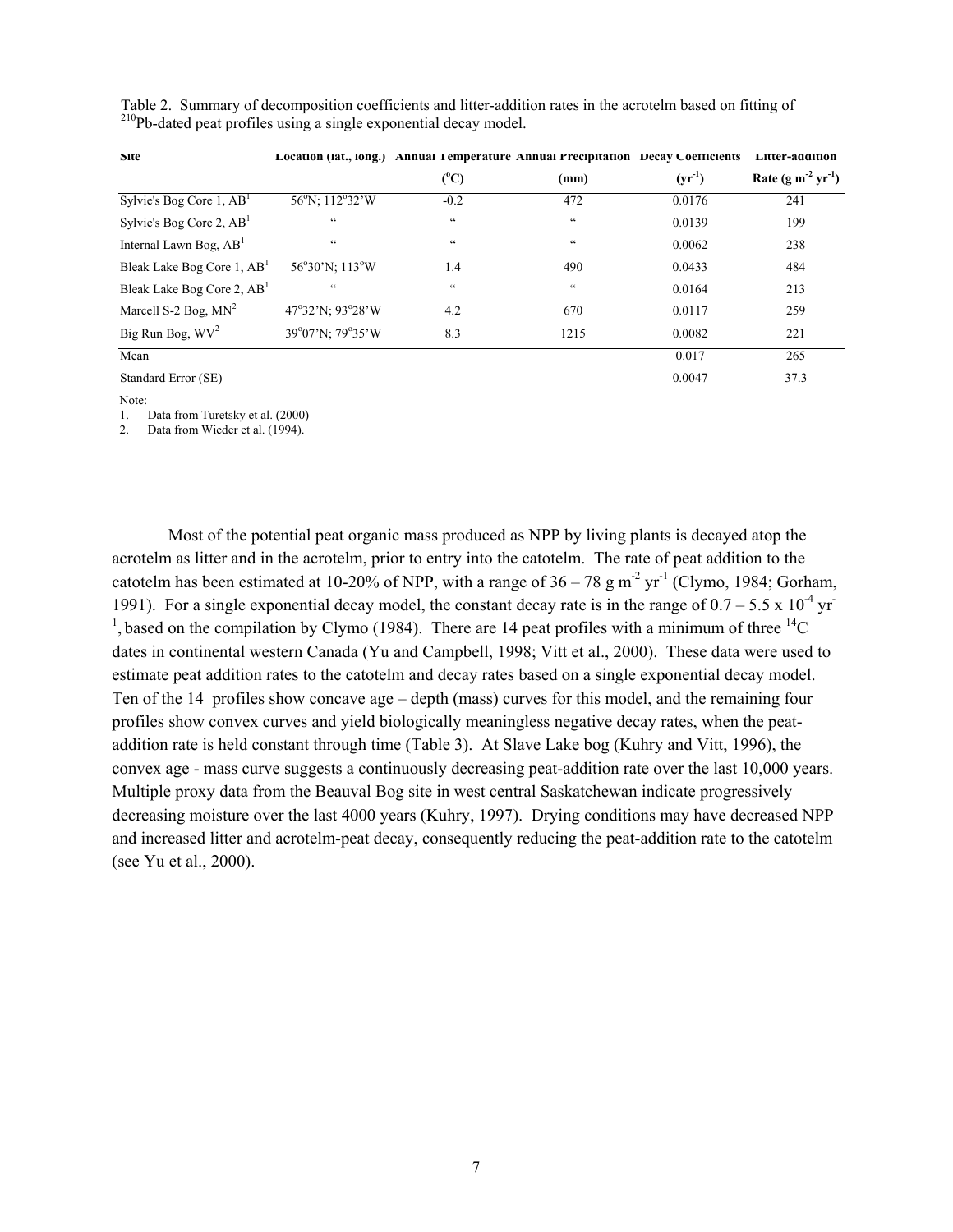| Table 3. Parameter estimates for the catotelm from sites in continental western Canada using a single     |
|-----------------------------------------------------------------------------------------------------------|
| exponential decay model (Some preliminary results are presented in Yu and Campbell, 1998 and Vitt et al., |
| 2000; see the latter for data source).                                                                    |

| <b>Site Name</b>                           | Peat Type      | # $^{14}$ C  | Location                                               | Catotelm       | Catotelm             |  |
|--------------------------------------------|----------------|--------------|--------------------------------------------------------|----------------|----------------------|--|
|                                            |                | <b>Dates</b> | (lat., long.)                                          | peat-addition  | decay rate           |  |
|                                            |                |              |                                                        | rate           | $(x10^{-4} yr^{-1})$ |  |
|                                            |                |              |                                                        | $(g m-2 yr-1)$ |                      |  |
| <b>Concave sites</b>                       |                |              |                                                        |                |                      |  |
| Gypsumville Bog, MB                        | Bog            | 3            | $51^{\circ}46^{\prime}$ N; $98^{\circ}30^{\prime}$ W   | 33.8           | 1.9                  |  |
| Legend Lake, AB                            | Bog            | 3            | $57^{\circ}26^{\prime}$ N; $112^{\circ}57^{\prime}$ W  | 17.3           | 2.6                  |  |
| Mariana Lakes Site 16, AB                  |                | 3            |                                                        | 18.7           | 0.16                 |  |
| 89-18A, AB                                 | Plateau        | 4            | 58°18'N; 119°17'W                                      | 20.3           | 0.89                 |  |
| Wathaman Bog, SK                           | Bog            | 3            | $56^{\circ}57^{\prime}$ N; $103^{\circ}34^{\prime}$ W  | 26.1           | 0.99                 |  |
| Steve 81-18A, AB                           | Patterned fen  | 3            | 54°45'N; 115°52'W                                      | 44.2           | 1.4                  |  |
| Steve 89-16A (Zama), AB                    |                | 3            | 59°7'N; 118°9'W                                        | 27.6           | 1.7                  |  |
| Buffalo Narrows, SK                        |                | 3            | 55°56'N; 108°34'W                                      | 17.6           | 1.3                  |  |
| Steve $81-8A$ (site 4), AB                 | fen            | 3            | $52^{\circ}51'$ N; $116^{\circ}28'$ W                  | 23.9           | 0.43                 |  |
| Steve 81-11A (site 5), AB                  | fen            | 3            | 53°20'N; 117°28'W                                      | 47.7           | 2.3                  |  |
| Mean [and if plot all together]            |                |              |                                                        | 27.72 [23]     | 1.37 $[0.64]$        |  |
| <b>Convex sites</b>                        |                |              |                                                        |                |                      |  |
| Beauval Bog, SK (Kuhry, 1997)              | Bog, fen       | 3            | 54°40'N; 107°49'W                                      |                |                      |  |
| Steve WC2 (site 7a), AB                    | Horizontal Fen | 3            | $53^{\circ}26^{\prime}$ N; 116 $^{\circ}04^{\prime}$ W |                |                      |  |
| La Ronge, SK.                              | Bog            | 3            | $54^{\circ}57'$ N; $105^{\circ}15'$ W                  |                |                      |  |
| Slave Lake site, AB (Kuhry and Vitt, 1996) | Bog, fen       | 6            | 55°01'N; 114°09'W                                      |                |                      |  |

## **Scaling-Up: Regional Peat Accumulation Modelling and Differential Response of Peatland Types**

Carbon sequestration rates of northern peatlands have been shown to be variable. Although Gorham (1991) estimated the rate for the world's northern peatlands to be 28.1 g C m<sup>-2</sup> yr<sup>-1</sup>, more recent regional estimates ranged 14.1-22.5 g C m<sup>-2</sup> yr<sup>-1</sup> in Finland (Makila 1997), to 21 g C m<sup>-2</sup> yr<sup>-1</sup> in a peatland-rich landscape in boreal Manitoba (Rapalee et al. 1998), and 19.4 g C m<sup>-2</sup> yr<sup>-1</sup> for western Canada (Vitt et al. 2000). Shorth-term studies of individual peatlands show even greater variability (i.e., Lafleur et al. 2001), with some peatlands being a net source of atmospheric carbon in dry years (Shurpali et al. 1995; Joiner et al. 1997; Lafleur et al. 1997). Peat accumulation models have been based on behaviour and conditions of oceanic bogs (Clymo 1984), and only recently have begun to address different peatland types (Frolking et al. 2001). Continental peatlands in western Canada have variable plant communities, water chemistry, and hydrology (Vitt 1994). Their peat-accumulating nature is likely also variable (Gorham 1991) and can be expected to respond differently to climate change. Future climate predictions based on greenhouse gasand atmospheric aerosol- driven climate models are for a warmer and variably wet boreal and subarctic continental western Canada (Boer et al. 2000). In this study, the two-layer, Clymo-type conceptual model (Clymo 1984) was adopted and parameterized for three generalized peatland types with available data from continental western Canada. This model was used to explore how different peatlands may respond to climate changes, particularly potential changes in peatland water table, and how this variability is patterned regionally.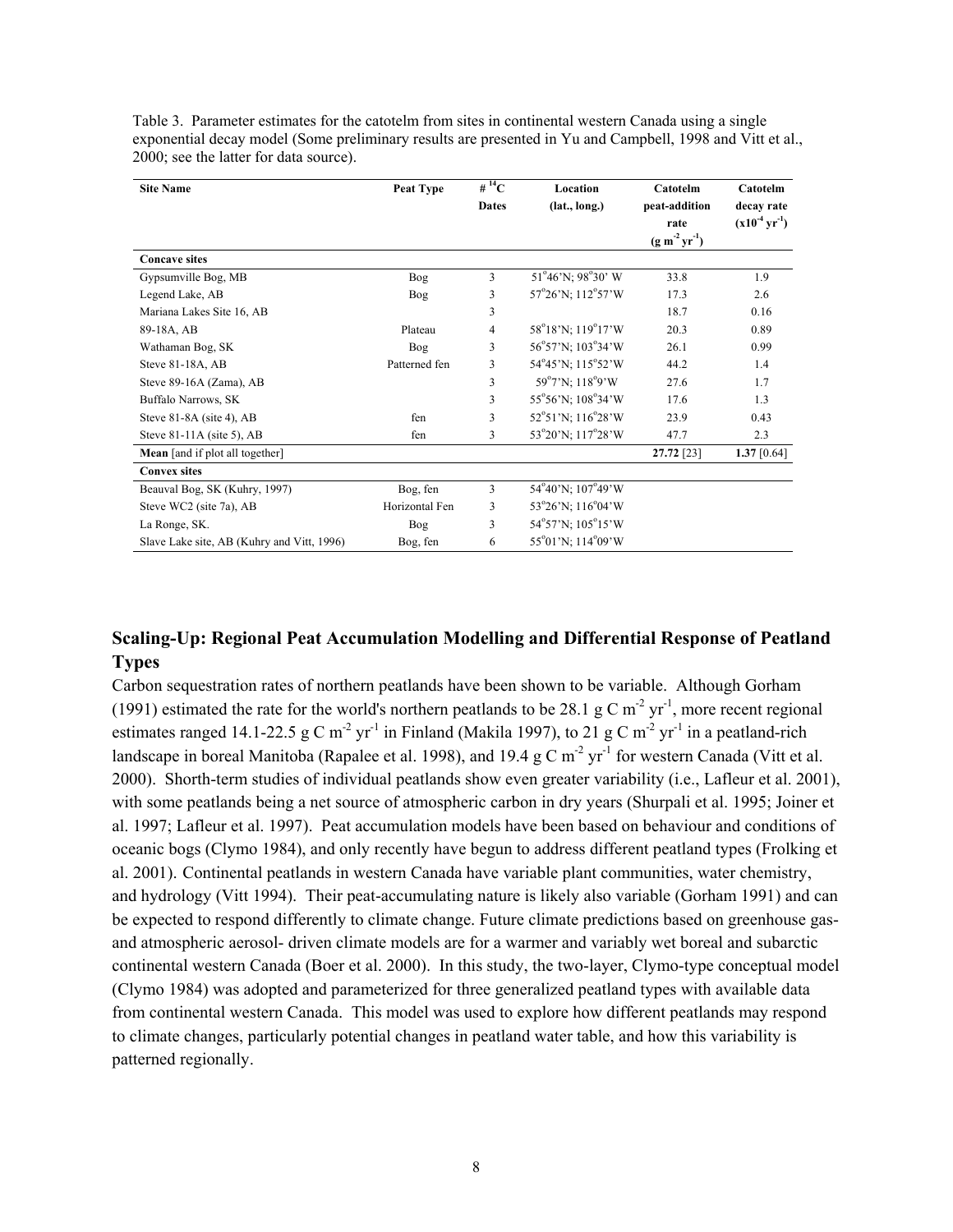Long-term (9000 yr) modeled peat depths show reasonable agreement with calibrated basal radiocarbon dates/depths from paludified peatlands in western Canada (Fig. 5). Sensitivity analysis using linear changes in model parameters over 100 years show that peat depths and accumulation rates are strongly affected by changes in NPP, acrotelm decomposition rates and changes in WTD (data not shown). Differential response among peatland types related to acrotelm depths, with peat plateaus being more sensitive to increased decomposition rates (deeper acrotelm), and fens being more sensitive to changes in NPP (shallower acrotelm).

Model performance under warmer temperatures  $(Q_{10} = 2$  for both temperature, NPP, and acrotelm decomposition) shows that higher temperatures increase rates of carbon sequestration in all peatland types, despite the effect of increased decomposition (Fig. 6). Although sensitivity analyses show that peat accumulation is less sensitive to WTD fluctuations than NPP and acrotelm decomposition change, addition of conservative WTD changes  $(\pm 10 \text{ cm})$  to the scenarios result in either a further increase, or decrease to below baseline carbon accumulation rates (Fig. 6). Fens show the greatest range in carbon accumulation rate between warm/wet and warm/dry scenarios. Total fen coverage in continental western Canada is nearly twice that of peat plateaus and bogs (Vitt et al. 2000) and fens contain the majority of the carbon in the region (Table 1) that compounds the importance of this variability in the region.



Figure 5. Comparison of modeled long-term peat accumulation (peat depths of 9000 yr simulation) for each peatland type and calibrated basal dates/depths. Peatland types are permafrost peatland (A), Bog (B), and Fen (C). Basal data are from Halsey et al. (1998).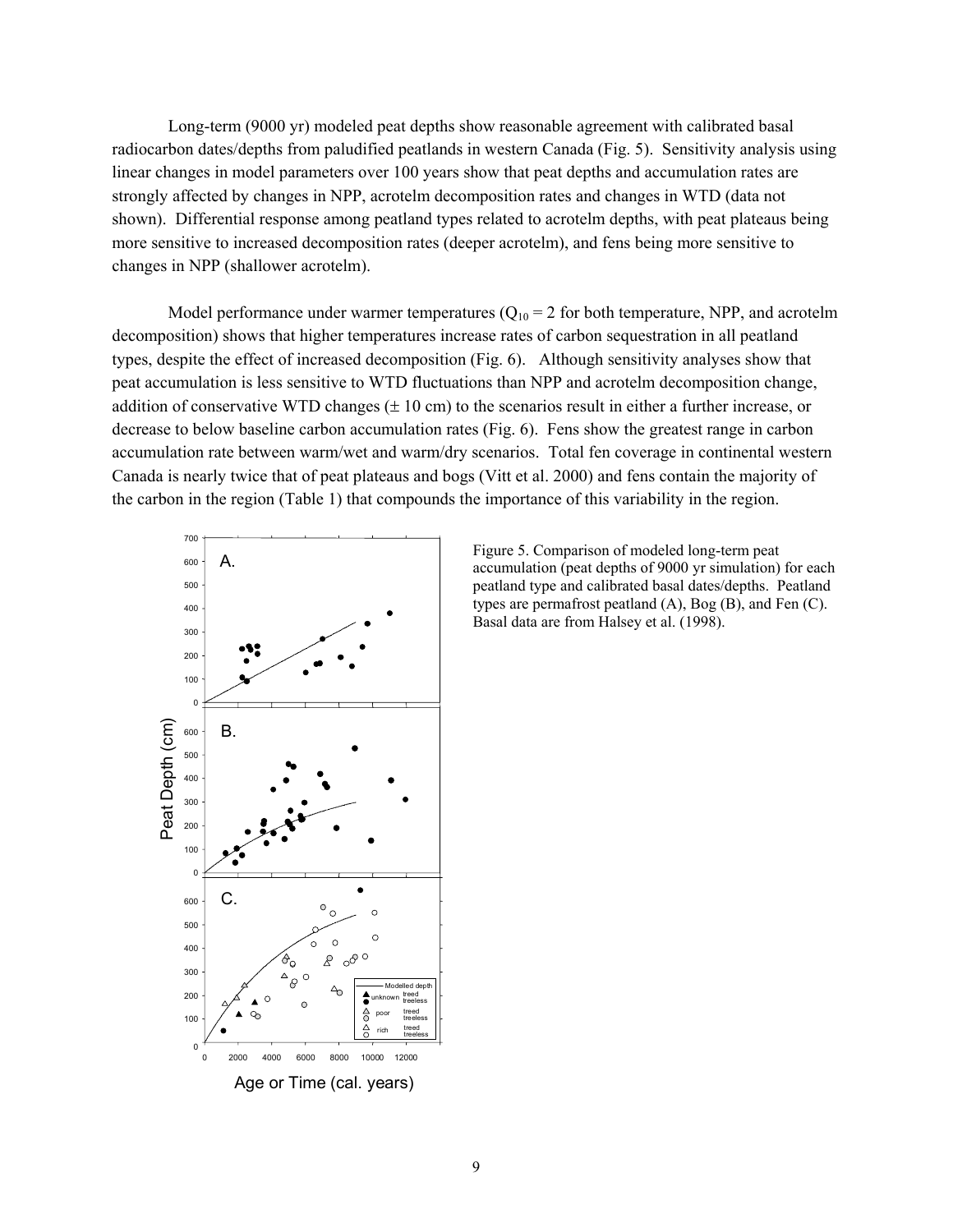

Figure 6. Modeled peat accumulation rates for three generalized peatland types at the end of 100 years of linear temperature and water table changes to climate change scenario conditions. Scenarios are based on the average predicted temperature change across the peatland area of the prairie provinces from a regional climate model for western Canada for a 3 x CO2 atmosphere (Laprise et al. 1998) and prescribed changes in water table ("10 cm).

The spatial pattern of this sensitivity to water table variability for the region was determined by summarizing the range of carbon accumulation values determined for each peatland type from the warm/wet and warm/dry climate scenarios for each grid cell. Accumulation rates were corrected for the influence of specific-specific maximum peat depth on catotelm volumes (long-term peat decomposition losses). Hundred-year simulations were run for each peatland type for each specific, and point-model values were extrapolated to known coverages of peatland type. The range of response, or uncertainty, is greatest in the south of the region, and largely follows fen cover (Fig. 7), with lower variability occurring in the north where bogs and peat plateaus are more common. This spatial pattern of uncertainty in peat accumulation response coincides with sensitive moisture-limited climates close to the southern limit of peatlands.



Figure 7. Variability in carbon sequestration between warm/wet and warm/dry climate change scenarios. Calculated as the difference of mean C accumulation rate per cell between the two scenario results. Values range from LOW ( $<$  30 g C m<sup>-2</sup> yr<sup>-1</sup>) to HIGH ( $> 60 \text{ g C m}^{-2} \text{ yr}^{-1}$ ).

Changes in temperature and WTD differentially affect peatland carbon sequestration behaviour in different continental peatland types in western Canada. If the simple two-layer peat accumulation model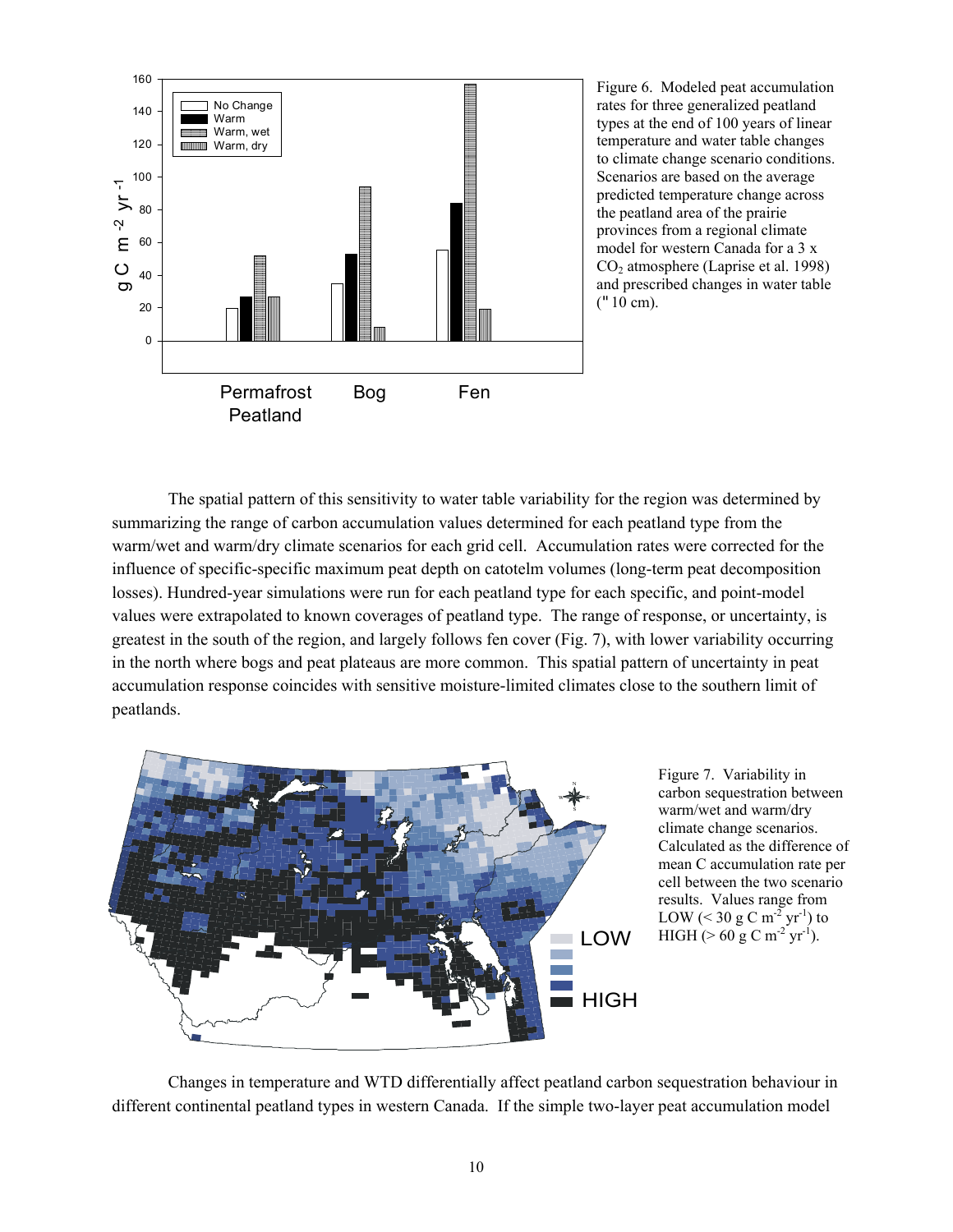as parameterized here accurately simulates behaviour of continental peatland types, peatlands are sensitive to climate-induced changes in near-surface peatland processes, and fens are where much of the variability in carbon sequestration occurs on the landscape. Sensitivity of undisturbed carbon sequestration in peatlands across the region to climate variability, as well as uncertainty of response to future climate change, largely follows distributions of geogenous peatlands in continental western Canada. Natural disturbance in continental peatlands (e.g. fire and permafrost melt) also have a strong affect on peatland carbon accumulation (Zoltai et al. 1998; Vitt et al. 2001) that will also likely be unequal among the different peatland types. In contrast to undisturbed carbon sequestration patterns, fire and permafrost melt likely affect drier, treed peatlands, and thus will affect peat plateaus and bogs more than fens.

#### **MANAGEMENT APLICATIONS**

As peatlands of continental western Canada store a significant amount of the world's terrestrial carbon, management strategies targeted at carbon storage may be of value in the future. Calculations of annual long-term annual storage (Vitt et al. 2000) relative to current emissions (Jaques et al. 1997) at the provincial level suggest that peatlands sequester 4 % (Alberta), 8 % (Saskatchewan), and 62 % (Manitoba) of the emitted carbon from anthropogenic sources (industrial and household) on a yearly basis (Table 4) (Vitt et al. 2001). As fens have the greatest variable, and largest potential for change, our research suggests that manipulations of fen water tables or changes induced from natural or anthropogenic disturbances may allow for changes in carbon storage. Further research into this aspect is required to address model uncertainties.

TABLE 4: Yearly, long-term budgets of carbon accumulation in peatlands of continental western Canada. Long-term accumulation and decomposition rates follow those of Vitt *et al.,* (2000). Total flux has been converted to  $CO<sub>2</sub>$  equivalents following a greenhouse warming potential for methane of 21x that of carbon dioxide (IPCC 1996). Carbon emitted from anthropogenic sources is also reported in  $CO<sub>2</sub>$  equivalents (Jaques et al. 1997).

| Type                                  | Alberta Saskatchewan  |                       | <b>Manitoba</b>       | <b>Total</b>          |  |
|---------------------------------------|-----------------------|-----------------------|-----------------------|-----------------------|--|
| <b>Permafrost Bog</b>                 | $6.84 \times 10^{11}$ | $1.40 \times 10^{11}$ | $2.62 \times 10^{12}$ | $3.44 \times 10^{12}$ |  |
| <b>Nonpermafrost Bog</b>              | $3.66 \times 10^{11}$ | $2.55 \times 10^{11}$ | $4.13 \times 10^{11}$ | $1.03 \times 10^{12}$ |  |
| Wooded Fen                            | $1.19 \times 10^{12}$ | $6.64 \times 10^{11}$ | $1.54 \times 10^{12}$ | $3.39 \times 10^{12}$ |  |
| <b>Shrubby Nonpatterned Fen</b>       | $3.96 \times 10^{11}$ | $1.76 \times 10^{11}$ | $3.84 \times 10^{11}$ | $9.56 \times 10^{11}$ |  |
| <b>Open Nonpatterned Fen</b>          | $6.58 \times 10^{11}$ | $2.68 \times 10^{11}$ | $1.33 \times 10^{12}$ | $2.25 \times 10^{12}$ |  |
| <b>Open Patterned Fen</b>             | $1.56 \times 10^{11}$ | $2.01 \times 10^{11}$ | $7.59 \times 10^{11}$ | $1.12 \times 10^{12}$ |  |
| Peatland                              | $3.45 \times 10^{12}$ | $1.70 \times 10^{12}$ | $7.04 \times 10^{12}$ | $1.22 \times 10^{13}$ |  |
| <b>Carbon Emitted from Catotelm</b>   | $1.85 \times 10^{12}$ | $9.07 \times 10^{11}$ | $3.85 \times 10^{12}$ | $7.08 \times 10^{12}$ |  |
| <b>Peatland Carbon Budget</b>         | $1.60 \times 10^{12}$ | $7.93 \times 10^{11}$ | $2.19 \times 10^{12}$ | 4.58 x $10^{12}$      |  |
| <b>Carbon Emitted (Anthropogenic)</b> | $4.24 \times 10^{13}$ | $1.03 \times 10^{13}$ | $3.55 \times 10^{12}$ | $5.63 \times 10^{13}$ |  |
| % Wetland Offset                      | 3.8                   | 7.7                   | 61.7                  | 8.1                   |  |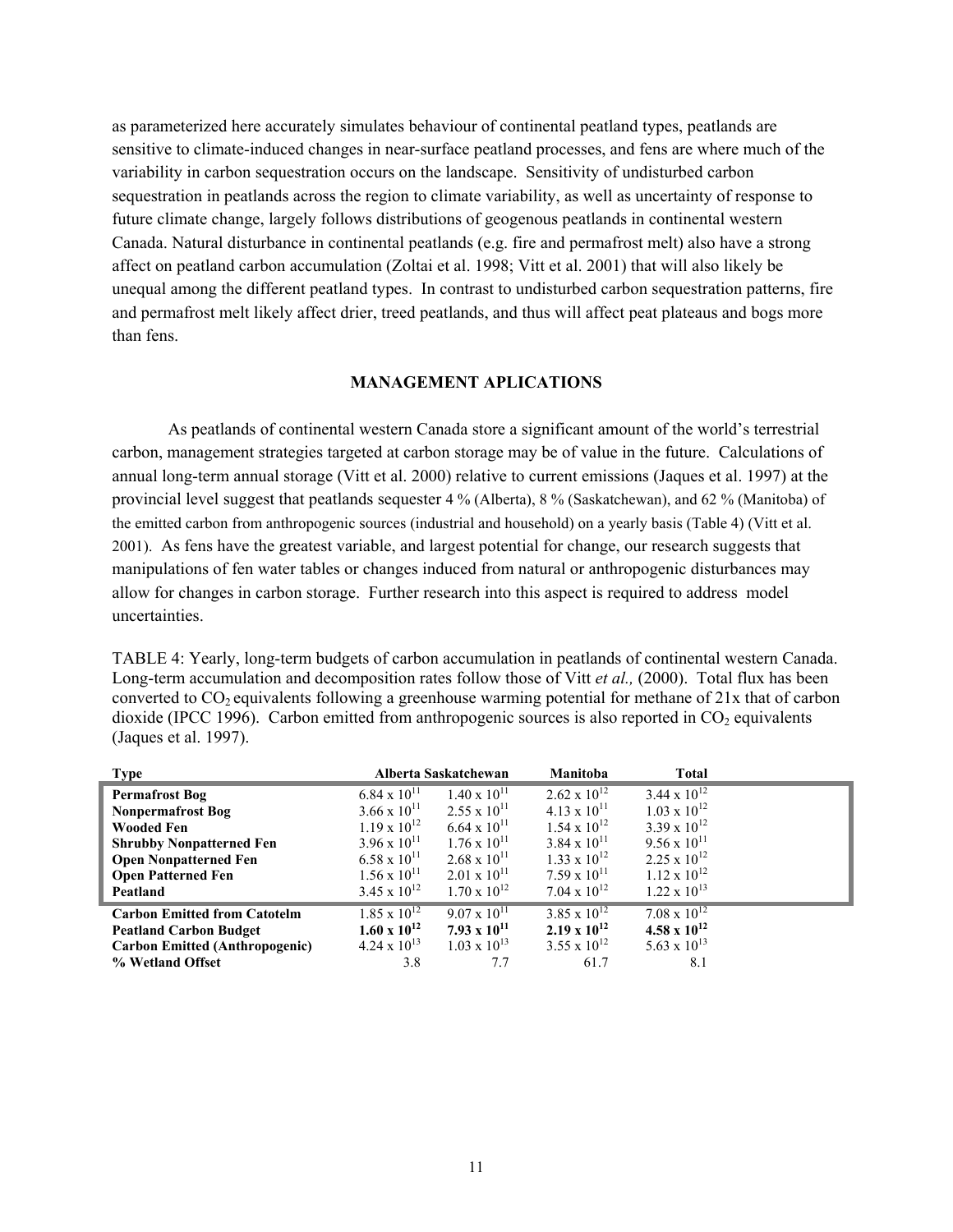#### **SUMMARY**

Peatlands of continental western Canada began accumulating peat and hence carbon around 9000 BP. Half of the 48.0 Pg of carbon currently stored had accumulated by 4000 BP, with the annual increase in storage beginning to decrease around 3000 BP. While peatlands continue to act as a regional carbon sink, the decline in carbon storage around 3000 years BP can be related to the development of permafrost through the Subarctic and Boreal Regions of continental western Canada as well as the current southern limit of peatlands being reached.

Macrofossil and physico-chemical analyses of a high-resolution peat record from a western Alberta rich fen suggests that hydrological conditions that affect regional patterns of peatland expansion, also affect local peat accumulation. Detailed investigation of the pattern of carbon accumulation in this core based on 20 AMS 14C dates reveals a convex-shaped peat accumulation pattern that is in contrast to the widely accepted concave model. Estimates of peat decomposition rates for upper and lower portions of the peat profile are made from available radiometrically dated cores and curve fitting exercises. These estimates were used together with available data from western Canada to investigate spatial patterns of peat accumulation variability in response to climate change. Geogenous peatlands (fens) show the greatest variability, and regional patterns of uncertainty in peatland response to potential changes in local hydrology follows the distribution of fens in western Canada.

As peatlands store a significant amount of the world's terrestrial carbon, and annually sequester 8% of the carbon emitted from all anthropogenic sources in continental western Canada, carbon management plans in the Boreal Forest should consider these ecosystems. As fens have the greatest variable, and largest potential for change, our research suggests that manipulations of fen water tables or changes induced from natural or anthropogenic disturbances may allow for changes in carbon storage. Further research into this aspect is required to address model uncertainties.

#### **REFERENCES**

- Belland, R.J., and Vitt, D.H. 1995. Bryophyte vegetation patterns along environmental gradients in continental bogs. Ecoscience 2: 395-407.
- Campbell, C., Vitt, D.H., Halsey, L.A., Campbell, I. D., Thormann, M.N. and Bayley, S.E. 2000. Net primary production and standing biomass in northern continental wetlands. Can. For. Serv. Northern For. Cent. Inf. Rep. NOR-X-369.
- Clymo, R. C. 1984. The limits to peat bog growth. Phil. Trans. Royal Soc.London B 303: 605-654.
- Frolking, S., Roulet, N.T., Moore, T.R., Richard, P.J.H., Lavoie, M. and Muller, S. 2001 (in press). Modeling northern peatland decomposition and peat accumulation. Ecosystems.
- Gignac, L.D., Vitt, D.H., Zoltai, S.C., and Bayley, S.E. 1991. Bryophyte response surfaces along climatic, chemical, and physical gradients in peatlands of western Canada. Nova Hedw. 53: 27- 71.
- Gore, A.J.P. 1983. Ecosystems of the World 4B. Mire: swamp, bog, fen, and moor. Elsevier Scientific Publishing Co., Amsterdam, The Netherlands.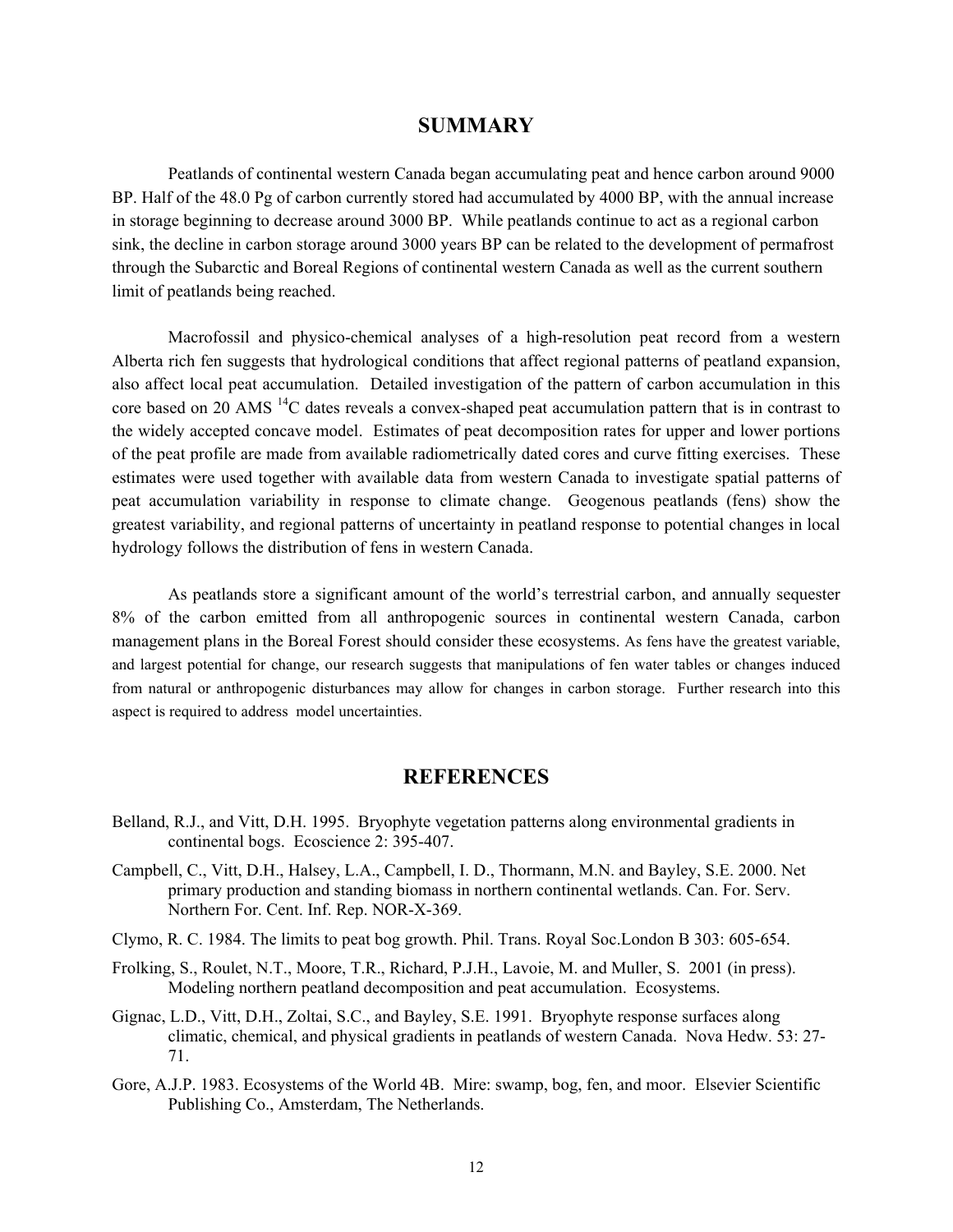- Gorham, E. 1991. Northern peatlands: role in the carbon cycle and probable responses to climatic warming. Ecol. Appl*.* 1: 182-195.
- Halsey, L.A., Vitt, D.H., and Bauer, I.E. 1998. Peatland initiation during the Holocene in continental western Canada. Clim. Change 40: 315-342.
- Jaques, A., F. Neitzert & P. Boileau, 1997. Trends in Canada's Greenhouse Gas Emissions (1990-1995). Environment Canada, Ottawa, Ontario.
- Joiner, D.W., Lafleur, P.M., McCaughey, J.H., Bartlett, P.A. 1999. Interannual variability in carbon dioxide exchanges at a boreal wetland in the BOREAS northern study area. J. of Geophys. Res. 104: 27663-27672.
- Kuhry, P., 1997. The palaeoecology of a treed bog in western boreal Canada: a study based on microfossils, macrofossils and physico-chemical properties*.* Rev. Palaeobot. Palynol. 96: 183- 224.
- Kuhry, P. and Vitt, D.H., 1996. Fossils carbon/nitrogen ratios as a measure of peat decomposition. Ecology 77: 271-275.
- Lafleur, P.M., Roulet, N.T., and Admiral, S.W. 2001. Annual cycle of  $CO_2$  exchange at a bog peatland. J. of Geophys. Res. 106: 3071-3081.
- Lafleur, P. M., McGaughey, J.H., Joiner, D.W., Bartlett, P.A., and Jelinski, D.E.. 1997. Seasonal trends in energy, water and carbon dioxide fluxes at a northern boreal wetland. J. of Geophys. Res. 102: 29009-29020.
- Laprise, R., Caya, D., Giguere, M., Bergeron, G., Cote, H., Blanchet, J-P., Boer, G.J., and McFarlane, N.A. 1998. Climate and climate change in western Canada as simulated by the Canadian Regional Climate Model. Atmos. Oc*.*36: 119-167.
- Mäkilä, M. 1997. Holocene lateral expansion, peat growth and carbon accumulation on Haukkusuo, as raised bog in southeastern Finland. Boreas 26: 1-14.
- Moore, T.R., Roulet, N.T., and Waddington, J.M. 1998. Uncertainty in predicting the effect of climatic change on the carbon cycling of Canadian peatlands. Clim. Change 40: 229-245.
- Nicholson, B J., Gignac, L.D., Bayley, S.E., and Vitt, D.H. 1997. Vegetation response to global warming: interactions between boreal forest, wetlands, and regional hydrology. In Mackenzie Basin Impact Study Final Report. Edited by S. Cohen, Environment Canada, Ottawa.
- Post, W.M., Chavez, F., Mulholland, P.J., Pastor, J., Peng, T.-H., Prentice, K., and Webb III, T. 1992. Climatic feedbacks in the global carbon cycle. In The science of global change: the impacts of human activities on the environment. Edited by D. A. Dunnette and R. J. O'Brien. American Chemical Society, Washington, D.C.
- Rapalee, G., Trumbore, S.E., Davidson, E.A., Harden, J.W., and Veldhuis, H. 1998. Soil carbon stocks and their rates of accumulation and loss in a boreal forest landscape. Glob. Biogeochem. Cycles 12: 687-701.
- Shurpali, N. J., J. K. Verma, and T. J. Arkebauer. 1995. Carbon dioxide exchange in a peatland ecosystem. J. of Geophys. Res. 100: 14319-14326.
- Vitt, D.H. 1994. An overview of factors that influence the development of Canadian peatlands. *Mem. Ent. Soc. Can.* 169: 7-20.
- Vitt, D.H., Halsey, L.A., and Zoltai, S.C. 1994. The bog landforms of continental Canada in relation to climate and permafrost patterns. Arct. Alp. Res. 26: 1-13.